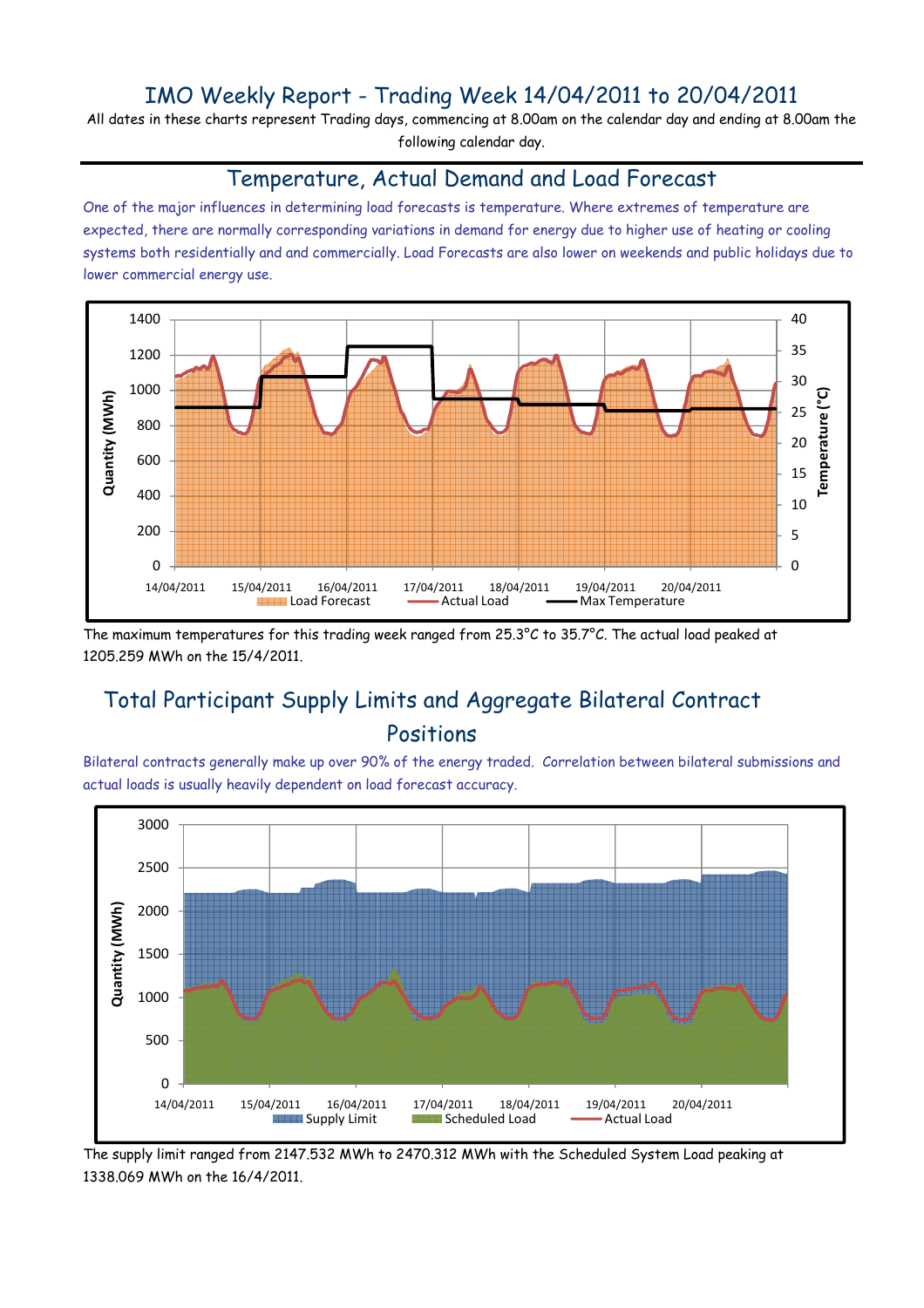## Net Balancing Market Trades

Bilateral contracts and STEM trading are generally based on the forecast energy requirements of Participants. When the forecast requirements are higher or lower than the actual requirements for a day, this Market energy must be bought and sold in the balancing mechanism. This graph shows the estimated net balancing trades.



The majority of the balancing activity this week occurred within Balancing Supply. The maximum balancing demand for the week reached 97.954 MWh on the 19/4/2011. The maximum balancing supply for the week reached -175.631 MWh on the 16/4/2011.

### Total Traded Energy

This chart represents a comparison between the total net energy that is traded in Bilateral Contracts, the STEM and the balancing mechanism. Balancing Supply represents cases in which the total contract position is greater than the demand and customers must supply energy back to balancing. Balancing Demand represents cases in which the total contract position is less than the demand and customers must purchase energy from balancing.



Total balancing supply equalled -15836.03 MWh whereas total balancing demand equalled 2172.76 MWh. The Total STEM Traded quantity was 17058.952 MWh, with the STEM Clearing Quantity ranging between 9.127 MWh and 117.7 MWh.